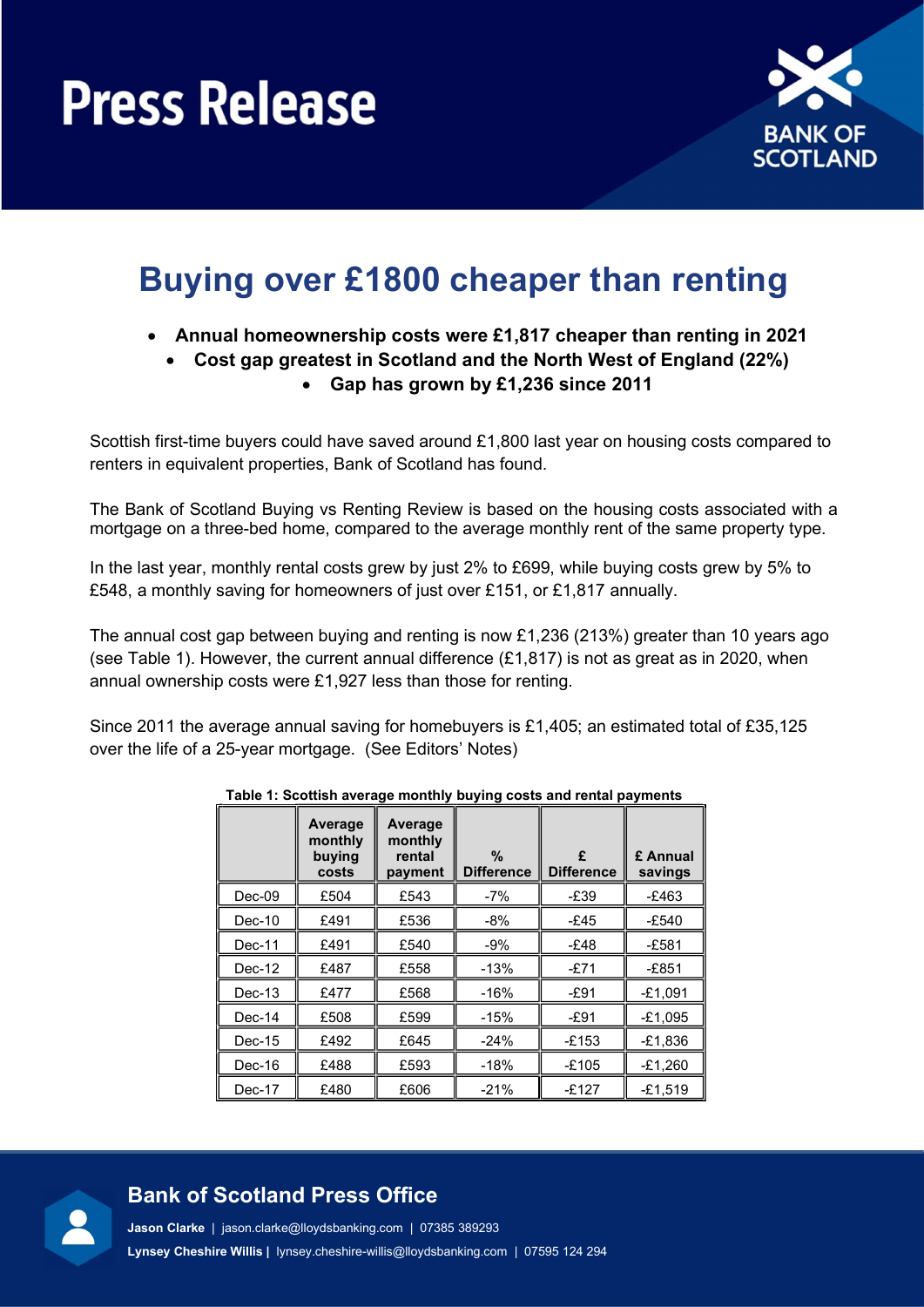

| Dec-18   | £514 | £640 | $-20%$ | $-£126$ | $-£1.516$ |
|----------|------|------|--------|---------|-----------|
| $Dec-19$ | £552 | £647 | $-15%$ | -£95    | $-£1.143$ |
| $Dec-20$ | £522 | £683 | $-24%$ | -£161   | $-£1.927$ |
| $Dec-21$ | £548 | £699 | $-22%$ | $-£151$ | $-£1.817$ |

Sources: Bank of Scotland, Birmingham Midshires and ONS

Proportionately, buyers in Scotland and the North West of England benefit from the biggest difference (22%). In absolute terms, the gap between annual rent and ownership was greatest in London, where renting is £4,181 more costly. The smallest gap is in Northern Ireland, where renting is just £17 per month (3%) higher than ownership. (£205 per year) (See Table 2)

## 11

### Graham Blair, Mortgages Director, Bank of Scotland, said:

"Over the last year, we have seen record numbers of buyers entering the market, moving to bigger properties and taking advantage of the Stamp Duty holiday. However, historic lows for interest rates have kept mortgage costs down, compared to rents.

"For the second year running, Scottish buyers see the biggest proportional difference in costs compared to renters. Still, before homebuyers can benefit from lower monthly costs, a deposit needs to be put together, still the greatest challenge for many first-time buyers. The £35,000 average deposit we see in our data may be an unimaginable sum to potential first-time buyers, but it's much higher than many need to get a foot on their housing ladder. Deposits from 5% are available and, based on the average house price, would mean putting down a £6,800 deposit significantly less than the average."

| .                      | ັ້ງ : : : ສ                           | - <i>,</i> . - ສ. - ,                 |                                    |                        |                     |
|------------------------|---------------------------------------|---------------------------------------|------------------------------------|------------------------|---------------------|
|                        | Average<br>monthly<br>buying<br>costs | Average<br>monthly<br>rental<br>costs | $\frac{0}{0}$<br><b>Difference</b> | £<br><b>Difference</b> | £ Annual<br>savings |
| North                  | £494                                  | £576                                  | $-14%$                             | -£83                   | $-E993$             |
| Yorkshire & the Humber | £561                                  | £617                                  | $-9%$                              | $-E56$                 | $-£675$             |
| North West             | £617                                  | £791                                  | $-22%$                             | $-£173$                | $-E2,081$           |
| East Midlands          | £660                                  | £731                                  | $-10%$                             | $-E71$                 | $-E850$             |
| <b>West Midlands</b>   | £654                                  | £778                                  | $-16%$                             | $-£124$                | $-£1,490$           |
| East Anglia            | £758                                  | £858                                  | $-12%$                             | $-£100$                | $-E1,198$           |
| ∥ Wales                | £596                                  | £703                                  | $-15%$                             | $-£108$                | $-£1.292$           |

### Table 2: Average monthly buying and rental costs by region, December 2021



## Bank of Scotland Press Office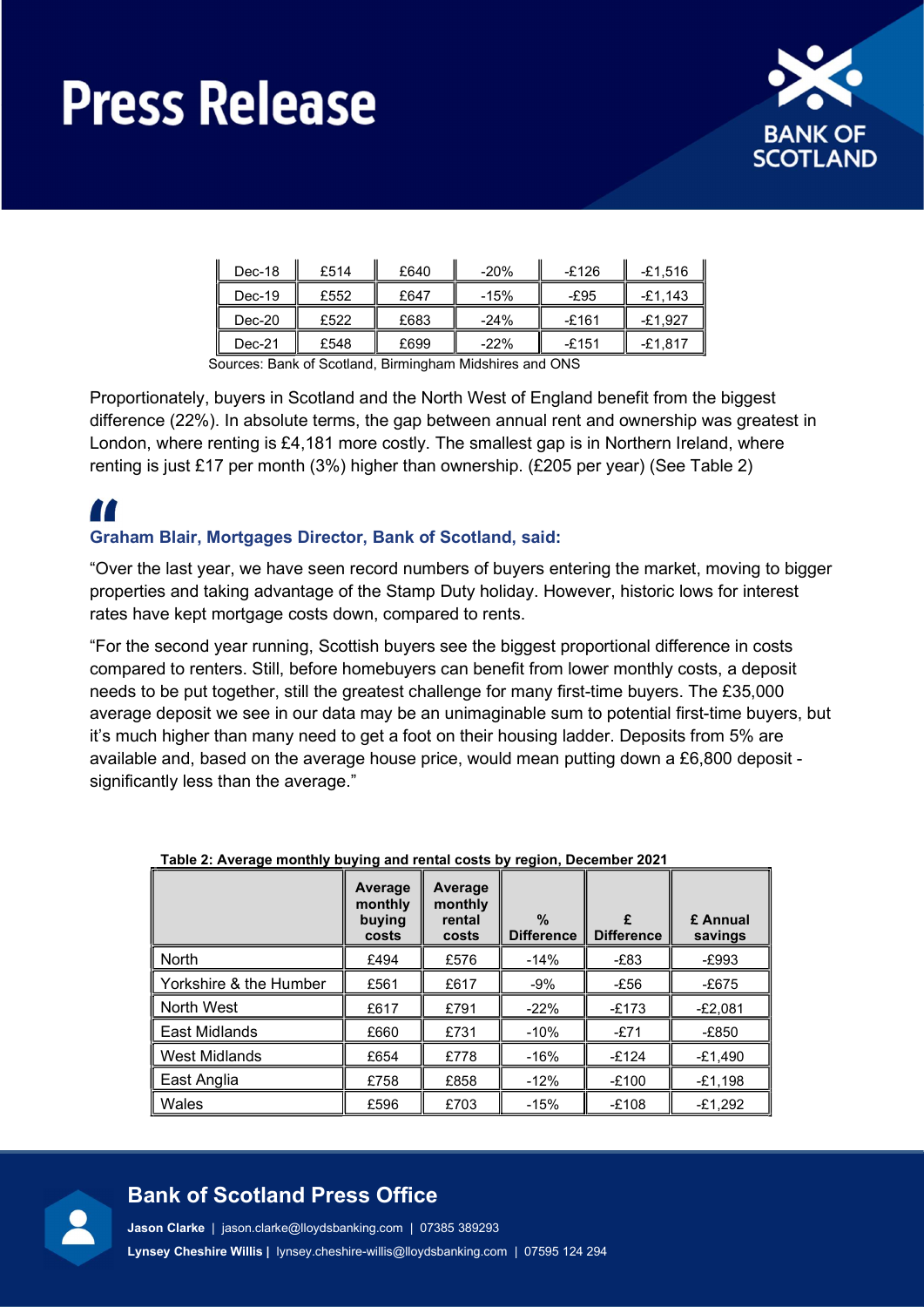

| South West       | £804   | £973   | $-17%$ | $-£169$ | $-E2,034$ |  |
|------------------|--------|--------|--------|---------|-----------|--|
| South East       | £1.025 | £1,287 | $-20%$ | $-E262$ | $-£3,146$ |  |
| Greater London   | £1,355 | £1,703 | $-20%$ | $-£348$ | $-£4,181$ |  |
| Northern Ireland | £476   | £493   | $-3%$  | $-£17$  | $-E205$   |  |
| Scotland         | £548   | £699   | $-22%$ | $-£151$ | $-£1,817$ |  |
| UK               | £759   | £874   | $-13%$ | $-£115$ | $-£1,378$ |  |

The average deposit for Scottish first-time buyers, as a proportion of house price, fell marginally from 21% in 2020 to 20% in 2021. However, in cost terms, the rise of £2,299 to £34,975, was up 7%. (See Table 3.)

|                        | 2020                                            |                             |                                   |                                                         | 2021                                               |                             |                                   |                                              |
|------------------------|-------------------------------------------------|-----------------------------|-----------------------------------|---------------------------------------------------------|----------------------------------------------------|-----------------------------|-----------------------------------|----------------------------------------------|
|                        | Average<br><b>House</b><br><b>Price</b><br>(£s) | Average<br>Mortgage<br>(Es) | Average<br><b>Deposit</b><br>(Es) | Average<br><b>Deposit</b><br>$\frac{9}{6}$ of<br>Price) | Average<br><b>House</b><br><b>Price</b><br>$(f_s)$ | Average<br>Mortgage<br>(Es) | Average<br><b>Deposit</b><br>(Es) | Average<br><b>Deposit</b><br>(% of<br>Price) |
| UK                     | 241,529                                         | 184,448                     | 57,081                            | 24%                                                     | 251,040                                            | 188,625                     | 62,415                            | 25%                                          |
| <b>Scotland</b>        | 159,054                                         | 126,378                     | 32,676                            | 21%                                                     | 171,371                                            | 136,396                     | 34,975                            | 20%                                          |
| North                  | 148,404                                         | 119,376                     | 29,027                            | 20%                                                     | 154,917                                            | 122,922                     | 31,995                            | 21%                                          |
| Yorkshire & Humberside | 168,815                                         | 134,276                     | 34,539                            | 20%                                                     | 177,699                                            | 138,792                     | 38,907                            | 22%                                          |
| North West             | 178,118                                         | 141,407                     | 36,712                            | 21%                                                     | 193,881                                            | 151,625                     | 42,256                            | 22%                                          |
| East Midlands          | 196,194                                         | 152,590                     | 43,604                            | 22%                                                     | 212,041                                            | 161,907                     | 50,133                            | 24%                                          |
| <b>West Midlands</b>   | 202,473                                         | 156,729                     | 45,744                            | 23%                                                     | 213,727                                            | 162,866                     | 50,862                            | 24%                                          |
| East Anglia            | 238,015                                         | 180,401                     | 57,615                            | 24%                                                     | 254,673                                            | 187,990                     | 66,683                            | 26%                                          |
| Wales                  | 164,857                                         | 134,604                     | 30,254                            | 18%                                                     | 179,384                                            | 143,769                     | 35,615                            | 20%                                          |
| South West             | 245,729                                         | 186,406                     | 59,323                            | 24%                                                     | 266,782                                            | 196,501                     | 70,281                            | 26%                                          |
| South East             | 334,018                                         | 249,516                     | 84,502                            | 25%                                                     | 348,931                                            | 255,803                     | 93,128                            | 27%                                          |
| Greater London         | 514,449                                         | 347,228                     | 167,221                           | 33%                                                     | 521,010                                            | 347,989                     | 173,021                           | 33%                                          |
| Northern Ireland       | 137,218                                         | 107,384                     | 29,834                            | 22%                                                     | 147,549                                            | 113,487                     | 34,062                            | 23%                                          |

Source: Bank of Scotland, 12 months rolling to December 2020, 2021, UK Finance

ENDS

### Notes to Editors

This information is intended for the sole use of journalists and media professionals.



## Bank of Scotland Press Office